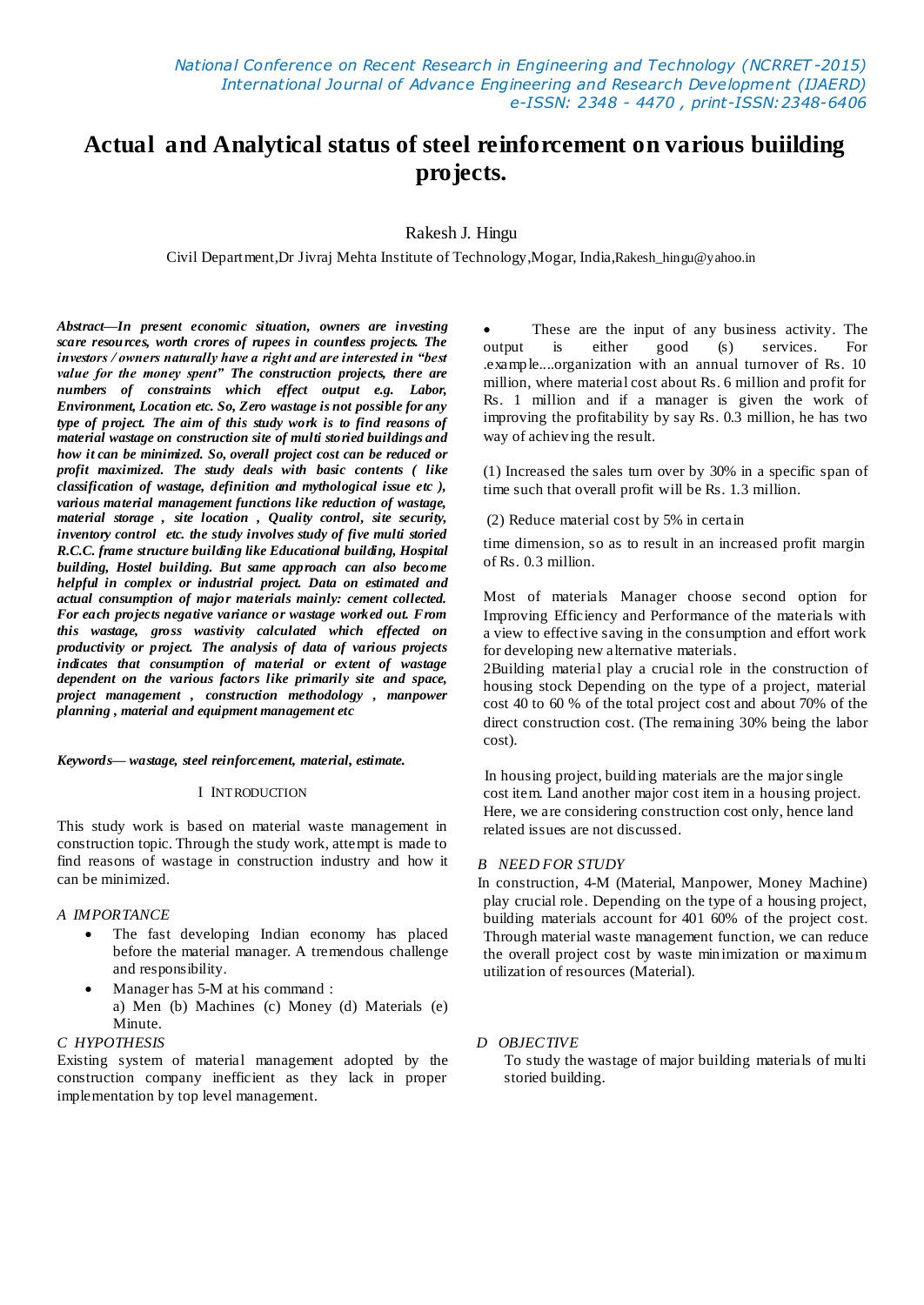# *E SCOPE*

- Limited to public building projects work.
- For major material like cement, sand, brick, steel which used in R.C.C work, masonry work, plaster work etc.

# *F METHODOLOGY*

- Data collection through site visit from company projects.
- Find the causes of wastage on site by experience and discussion with site engineer/builder/consultant.
- Analyzed data to find out wastage proportion.
- Study the effect of wastage on project cost

*Line of action of work:*

| Here in our case studies                             |      |
|------------------------------------------------------|------|
| 1) Wastivity = $\qquad$ Wastage                      | x100 |
| (%) Estimated consumption                            |      |
| 2) Consumption per SQM BUA= Estimated                |      |
| Consumption                                          |      |
| Total BUA SQM<br>(Estimated)                         |      |
| 3) Consumption per SQM BUA = $Actual$                |      |
| Consumption                                          |      |
| (Actual Total)                                       |      |
| BUA SO                                               |      |
| 4) Gross Wastivity $=$<br><u>Total Wastage (Rs.)</u> |      |
| x100                                                 |      |
| Estimated cost of major                              |      |
| Materials                                            |      |
| 5) Productivity=1 - Gross Wastivity                  |      |

# TABLE I CAUSESOF MATERIALWASTAGE AT SITE.

| Material     | Stage   | Main causes                                |
|--------------|---------|--------------------------------------------|
| <b>Steel</b> | Storage | Corrosion, pilferage. Loss due to rusting. |

### TABLE II DESCRIPTION OFPROJECT

| <b>PROJECT</b><br>NO. | TOTAL BUA SQM | TOTALCOST<br><b>NAME OF</b><br><b>PROJECT</b><br>RS(CRS) |                                                 | <b>CONTRACTOR</b>                                                      | <b>DATA</b><br>PROVIDED BY                   | NO.OF<br><b>FLOOR</b> |
|-----------------------|---------------|----------------------------------------------------------|-------------------------------------------------|------------------------------------------------------------------------|----------------------------------------------|-----------------------|
|                       | 3020.00 smt   | 2.00                                                     | Admin & Library<br>building at New<br>v.v.nagar | Shreeji Builder<br>v.v.nagar                                           | Shri Vinay Patel<br>(Proprietor)             | $\overline{4}$        |
| $\overline{2}$        | 16265.00 smt  | 8.00                                                     | Bio Tech building at<br>New v.v.nagar           | Shri Sureshbhai Patel<br>Jagaji Construction<br>Baroda<br>(Proprietor) |                                              | $\overline{4}$        |
| 3                     | 707.00 smt    | 0.65                                                     | Boy's Hostel for<br>AAU                         | Dayaljibhai &<br>Gopalbhai ni co.<br>Anand.                            | Shri Nareshbhai<br>Prajapati<br>(proprietor) |                       |
| $\overline{4}$        | 1952.00 smt   | 1.60                                                     | Dr. Girish Jethva<br>Hospital Building<br>Anand | Devkaranbhai Ayar<br>v.v.nagar                                         | Shri Devkaranbhai<br>(contractor)            | $\Delta$              |
| 5                     | 5110.00 smt   | 4.25                                                     | FPT College for<br>AAU at<br>anand              | k.r.makwan<br>Anand                                                    | Shri Jignesh Prajapati<br>(Proprietor)       | 3                     |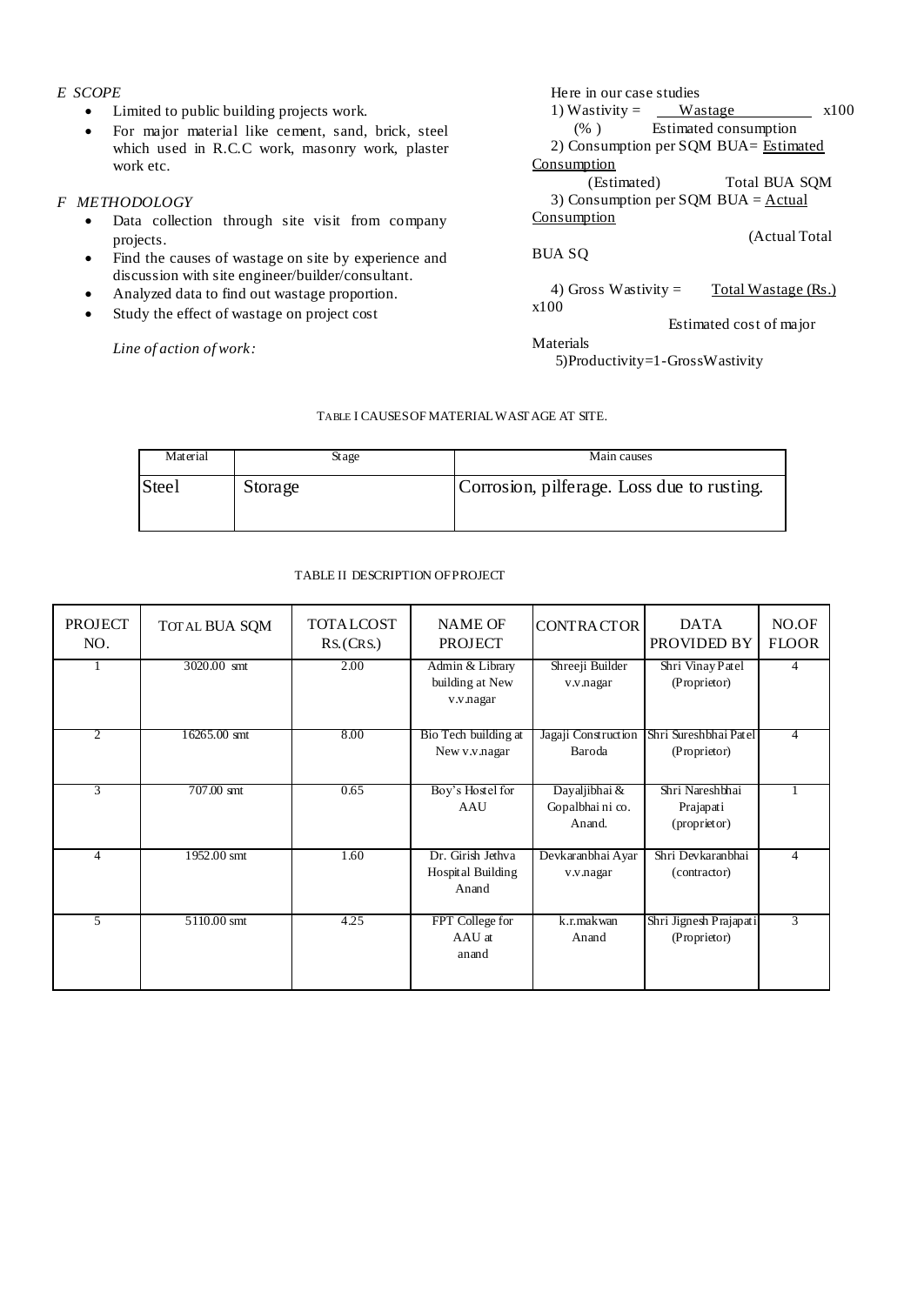### II WASTAGE OF REINFOCED STEEL

| PROJ-<br>ECT NO. | <b>TOTAL</b><br><b>COST</b> | <b>TOTAL</b><br><b>BUA SOM</b> | <b>COST</b><br><b>PCR</b> | <b>WASTAGE</b><br><b>TOTAL CONSUMPTION</b><br>KG. |                      | <b>WASTMTY</b> | <b>CONSUMPTION PER</b><br>SOM RIJA |                     |              |
|------------------|-----------------------------|--------------------------------|---------------------------|---------------------------------------------------|----------------------|----------------|------------------------------------|---------------------|--------------|
|                  | RS.<br>CRS.                 |                                | SOM RS.                   | <b>ESTIMATED</b><br>KG.                           | <b>ACTUAL</b><br>KG. |                | $\frac{0}{0}$                      | <b>ESTI</b><br>(KG) | ACTU<br>(KG) |
| 1                | 2.00                        | 3020                           | 6623                      | 121892                                            | 123750               | 1858           | 1.52                               | 40.36               | 40.98        |
| 2                | 8.00                        | 16265                          | 4918                      | 514982                                            | 533000               | 18018          | 3.49                               | 31.66               | 32.77        |
| 3                | 0.65                        | 707                            | 9193                      | 36966.21                                          | 38500                | 1533.79        | 4.15                               | 52.29               | 54.46        |
| $\overline{4}$   | 1.60                        | 1952                           | 8196                      | 52525                                             | 54022                | 1497           | 2.85                               | 26.91               | 27.68        |
| 5                | 4.25                        | 5110                           | 8317                      | 122468                                            | 125250               | 2782           | 2.27                               | 23.97               | 24.51        |

TABLE IIITHE EXTENT OF WASTAGE OF REINFOCED STEEL BY PROJECTS



#### CONCLUSION

In construction industries, there are numbers of constraints eg. Labour, Environment, Location etc. so, zero waste is not possible for any type of project.Even after some extent of wastage rate allowable in each project, this limit extended beyond the allowable limit, which ultimately effect on project profit or return on investment (ROI).

In our case it should be obvious from result, that the actual consumption exceeded the estimated consumption for every item, in every project, i.e. the incidence of wastage is universal.

#### *Theoretical conclusion.*

Builders/Owners appoints main civil contractor to carry out civil work on labour basis. Main contractor may appoint sub-contractors to execute sub items of work. Because of materials supplied by owners/builders, workman/contractor have no regard to material wastage.

In construction field, non-technical persons involvement is higher. They are interested in earning more profit without consideration of several other factors like quality control, material management etc.

Size of project, location of size, site condition and several other factors effect on the storage management. Improper storage management increase breakage, pilferge, corrosion, losses etc.

In Indian construction scenario, owners/builders appoints technical staff, whom given responsibility to complete work within time schedule with required quality and then after execution of another job. Thus, they are not conscious today reconciliation or other programmer reviewing, which planned in initial stage. Due to financial difficulties owner cannot appoint more technical staff for this purpose.